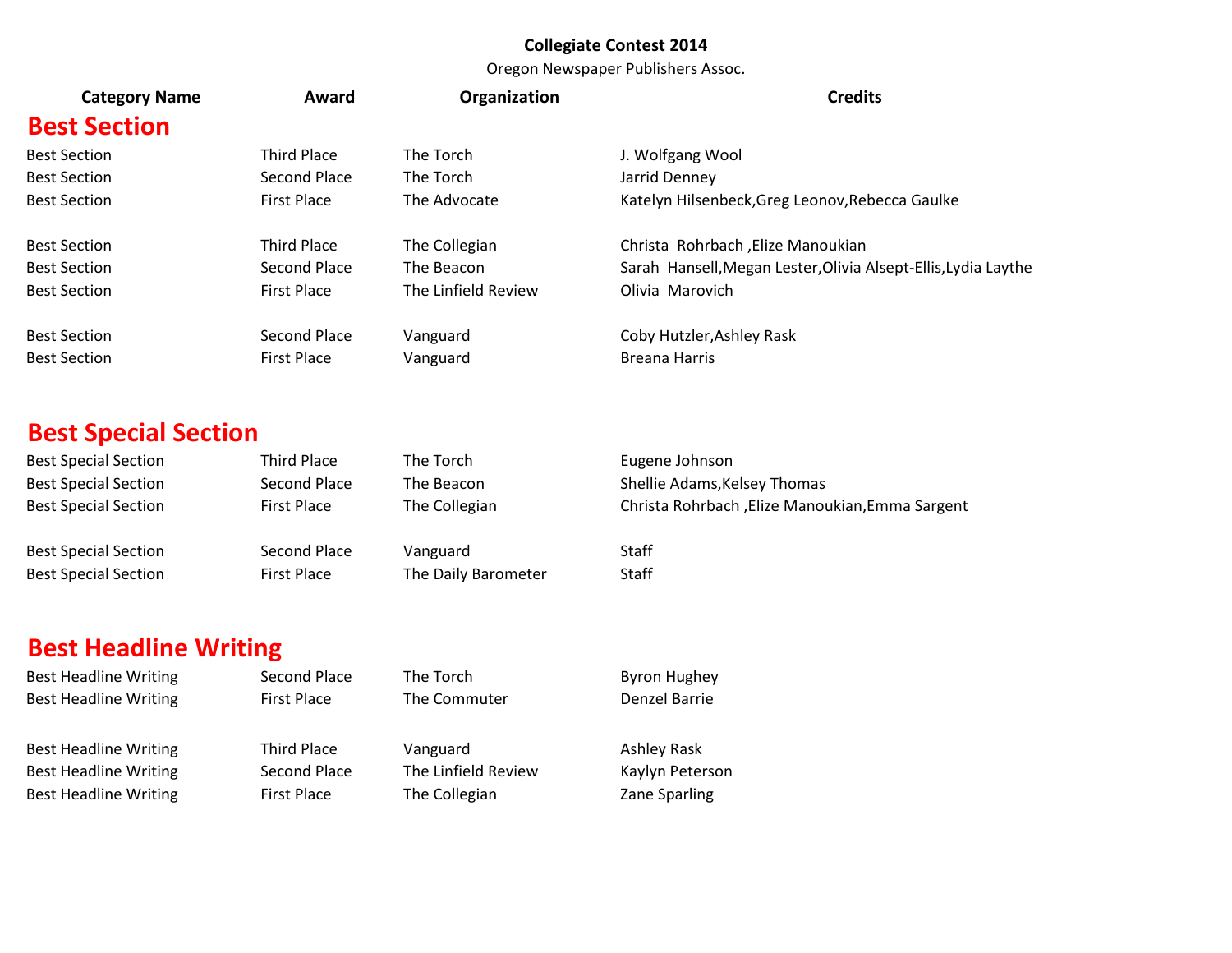#### Oregon Newspaper Publishers Assoc.

|                        |                     |                             | Oregon newspaper rubishers Assoc.          |
|------------------------|---------------------|-----------------------------|--------------------------------------------|
| <b>Category Name</b>   | Award               | Organization                | <b>Credits</b>                             |
| <b>Best Writing</b>    |                     |                             |                                            |
| <b>Best Writing</b>    | <b>Third Place</b>  | The Clackamas Print         | Sequoia Allen                              |
| <b>Best Writing</b>    | <b>Second Place</b> | The Torch                   | Kyle Webb                                  |
| <b>Best Writing</b>    | <b>First Place</b>  | The Torch                   | Taya Alami                                 |
| <b>Best Writing</b>    | <b>Third Place</b>  | The Collegian               | Katie Dobbs                                |
| <b>Best Writing</b>    | <b>Second Place</b> | The Beacon                  | Kate Stringer                              |
| <b>Best Writing</b>    | <b>First Place</b>  | The Collegian               | Elize Manoukian                            |
| <b>Best Writing</b>    | <b>Third Place</b>  | The Daily Barometer         | Warner Strausbaugh                         |
| <b>Best Writing</b>    | <b>Second Place</b> | <b>Oregon Daily Emerald</b> | Samantha Matsumoto                         |
| <b>Best Writing</b>    | <b>First Place</b>  | Vanguard                    | Andrew Echeverria                          |
| <b>Best News Story</b> |                     |                             |                                            |
| <b>Best News Story</b> | <b>Third Place</b>  | The Advocate                | Katelyn Hilsenbeck                         |
| <b>Best News Story</b> | <b>Second Place</b> | The Torch                   | Taya Alami                                 |
| <b>Best News Story</b> | <b>First Place</b>  | The Clackamas Print         | Patty Salazar                              |
| <b>Best News Story</b> | <b>Third Place</b>  | The Beacon                  | Lydia Laythe, Sarah Hansell, Kelsey Thomas |
| <b>Best News Story</b> | <b>Second Place</b> | The Collegian               | Camille Debreczeny, Zane Sparling          |
| <b>Best News Story</b> | <b>First Place</b>  | The Beacon                  | Laura Frazier                              |
| <b>Best News Story</b> | <b>Third Place</b>  | The Daily Barometer         | Courtney Gehring, Sean Bassinger           |
| <b>Best News Story</b> | <b>Second Place</b> | Vanguard                    | Coby Hutzler                               |
| <b>Best News Story</b> | <b>First Place</b>  | Oregon Daily Emerald        | Samantha Edge                              |
| <b>Best Series</b>     |                     |                             |                                            |

Best Series **Second Place** The Torch Taya Alami

Best Series **Third Place** The Beacon Philip Ellefson, Kelsey Thomas, Nastacia Voisin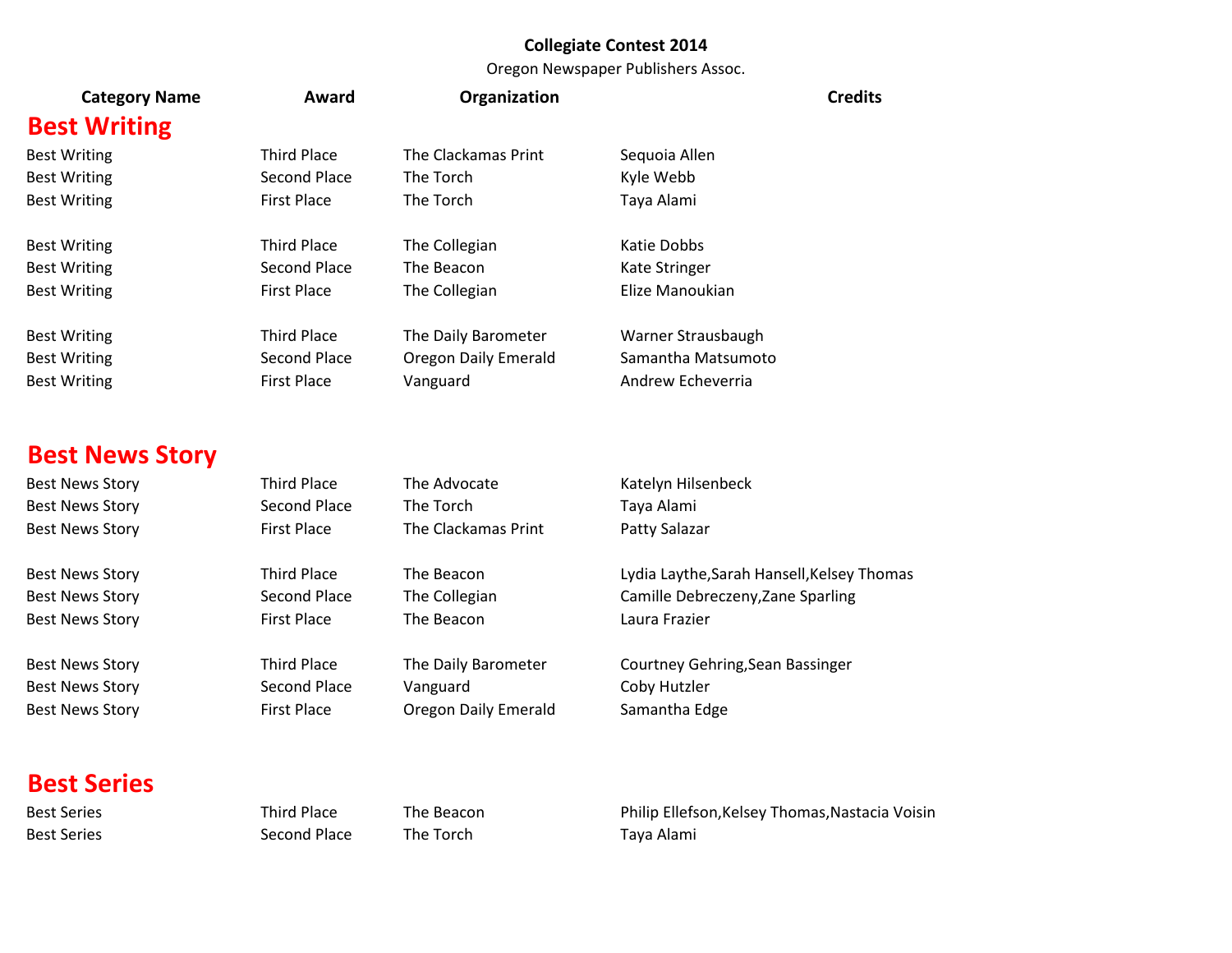Oregon Newspaper Publishers Assoc.

| <b>Category Name</b>      | Award               | Organization                | <b>Credits</b>                                              |
|---------------------------|---------------------|-----------------------------|-------------------------------------------------------------|
| <b>Best Series</b>        | <b>First Place</b>  | The Beacon                  | Lydia Laythe, Sarah Hansell, Kelsey Thomas, Philip Ellefson |
| <b>Best Series</b>        | <b>Third Place</b>  | Vanguard                    | Ravleen Kaur                                                |
| <b>Best Series</b>        | <b>Second Place</b> | <b>Oregon Daily Emerald</b> | Sami Edge                                                   |
| <b>Best Series</b>        | <b>First Place</b>  | <b>Oregon Daily Emerald</b> | Troy Brynelson                                              |
|                           |                     |                             |                                                             |
|                           |                     |                             |                                                             |
| <b>Best Feature Story</b> |                     |                             |                                                             |
| <b>Best Feature Story</b> | <b>Third Place</b>  | The Commuter                | <b>Ted Holliday</b>                                         |
| <b>Best Feature Story</b> | Second Place        | The Torch                   | <b>Missy Corr</b>                                           |
| <b>Best Feature Story</b> | <b>First Place</b>  | The Torch                   | Aislinn Rennison                                            |
| <b>Best Feature Story</b> | <b>Third Place</b>  | The Collegian               | Edna Htet, Jessica Meza-Torres, Teddy Wu, Emily Safford     |
| <b>Best Feature Story</b> | <b>Second Place</b> | The Voice (EOU)             | Rory Noble                                                  |
| <b>Best Feature Story</b> | <b>First Place</b>  | The Beacon                  | Megan Lester, Sarah Hansell, Emily Strocher                 |
|                           |                     |                             |                                                             |
| <b>Best Feature Story</b> | <b>Third Place</b>  | <b>Oregon Daily Emerald</b> | Savannah Wasserman                                          |
| <b>Best Feature Story</b> | <b>Second Place</b> | The Daily Barometer         | Megan Campbell                                              |
| <b>Best Feature Story</b> | <b>First Place</b>  | Vanguard                    | <b>Whitney Beyer</b>                                        |
|                           |                     |                             |                                                             |
| <b>Best Editorial</b>     |                     |                             |                                                             |
| <b>Best Editorial</b>     | <b>Third Place</b>  | The Advocate                | Danny Perez-Crouse                                          |
| <b>Best Editorial</b>     | Second Place        | The Torch                   | Staff                                                       |
| <b>Best Editorial</b>     | <b>First Place</b>  | The Torch                   | Staff                                                       |
|                           |                     |                             |                                                             |
| <b>Best Editorial</b>     | <b>Third Place</b>  | The Collegian               | Miles Sari, Kelley Villa, Rebecca Brownlee                  |
| <b>Best Editorial</b>     | <b>Second Place</b> | The Collegian               | Kelley Villa, Miles Sari, Colleen Smyth                     |
| <b>Best Editorial</b>     | <b>First Place</b>  | The Collegian               | Miles Sari, Kelley Villa, Maggie Boucher                    |
| <b>Best Editorial</b>     | <b>Third Place</b>  | The Daily Barometer         | Staff                                                       |
| <b>Best Editorial</b>     | <b>Second Place</b> | The Daily Barometer         | Staff                                                       |
|                           |                     |                             |                                                             |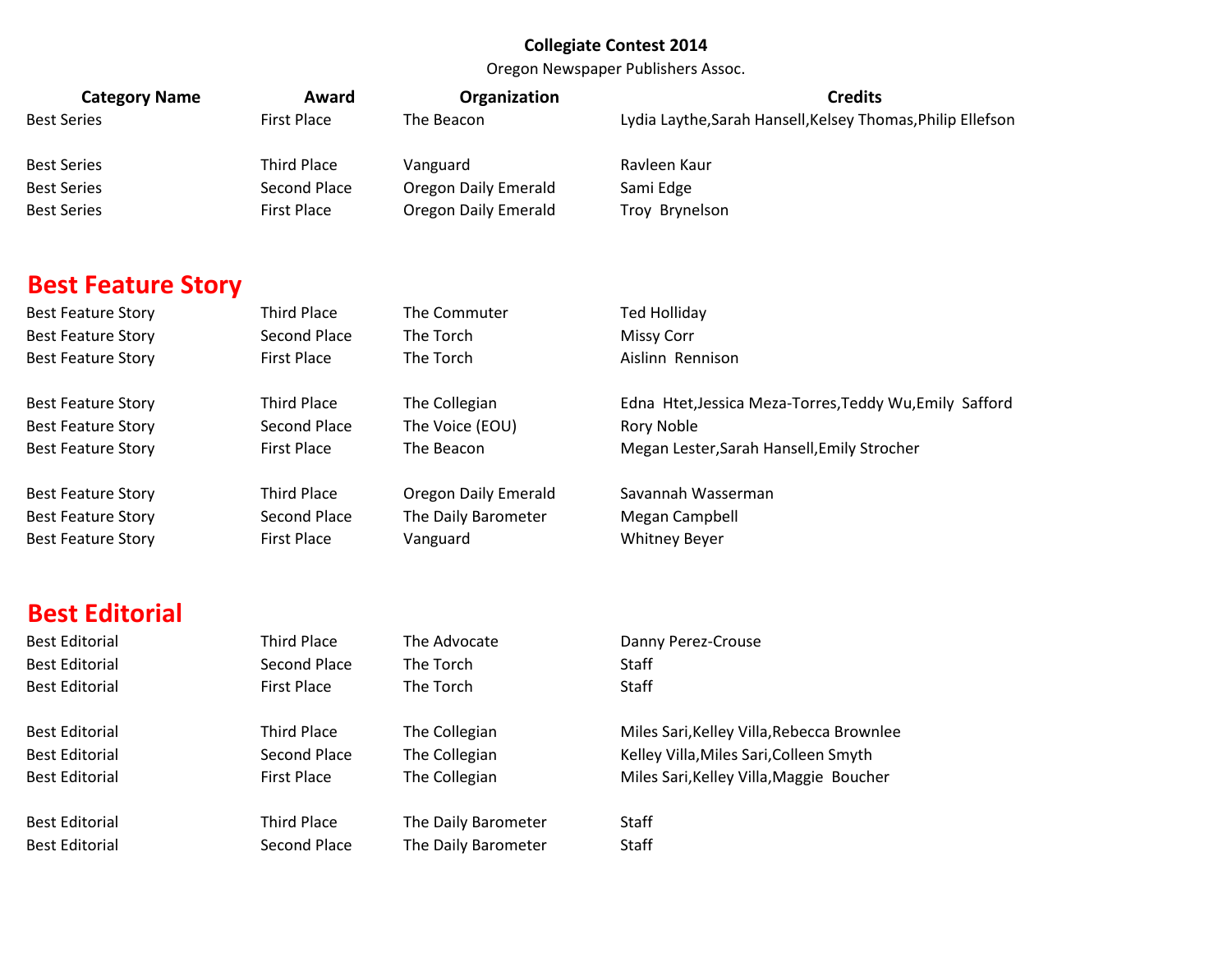Oregon Newspaper Publishers Assoc.

| <b>Category Name</b>     | Award               | Organization                |                         | <b>Credits</b> |
|--------------------------|---------------------|-----------------------------|-------------------------|----------------|
| <b>Best Editorial</b>    | <b>First Place</b>  | The Daily Barometer         | Staff                   |                |
| <b>Best Sports Story</b> |                     |                             |                         |                |
| <b>Best Sports Story</b> | <b>Third Place</b>  | The Torch                   | Jarrid Denney           |                |
| <b>Best Sports Story</b> | <b>Second Place</b> | The Advocate                | <b>Cameron Miller</b>   |                |
| <b>Best Sports Story</b> | <b>First Place</b>  | The Advocate                | Aaron Marshall          |                |
| <b>Best Sports Story</b> | <b>Third Place</b>  | The Collegian               | <b>Brandon Chinn</b>    |                |
| <b>Best Sports Story</b> | <b>Second Place</b> | The Beacon                  | Peter Gallagher         |                |
| <b>Best Sports Story</b> | <b>First Place</b>  | The Collegian               | <b>Brandon Chinn</b>    |                |
| <b>Best Sports Story</b> | <b>Third Place</b>  | Vanguard                    | Joel Gunderson          |                |
| <b>Best Sports Story</b> | <b>Second Place</b> | <b>Oregon Daily Emerald</b> | <b>Madison Guernsey</b> |                |
| <b>Best Sports Story</b> | <b>First Place</b>  | <b>Oregon Daily Emerald</b> | <b>Victor Flores</b>    |                |
| <b>Best Review</b>       |                     |                             |                         |                |
| <b>Best Review</b>       | <b>Third Place</b>  | The Advocate                | Danny Perez-Crouse      |                |
| <b>Best Review</b>       | <b>Second Place</b> | The Torch                   | Taya Alami              |                |
| <b>Best Review</b>       | <b>First Place</b>  | The Advocate                | Danny Perez-Crouse      |                |
| <b>Best Review</b>       | <b>Third Place</b>  | The Beacon                  | Olivia Alsept-Ellis     |                |
| <b>Best Review</b>       | <b>Second Place</b> | The Collegian               | Nicole Na               |                |
| <b>Best Review</b>       | <b>First Place</b>  | The Collegian               | Juliana Cohen           |                |
| <b>Best Review</b>       | <b>Third Place</b>  | Vanguard                    | Kerry Politzer          |                |
| <b>Best Review</b>       | <b>Second Place</b> | Vanguard                    | <b>Tristan Cooper</b>   |                |
| <b>Best Review</b>       | <b>First Place</b>  | The Daily Barometer         | Shelly Lorts            |                |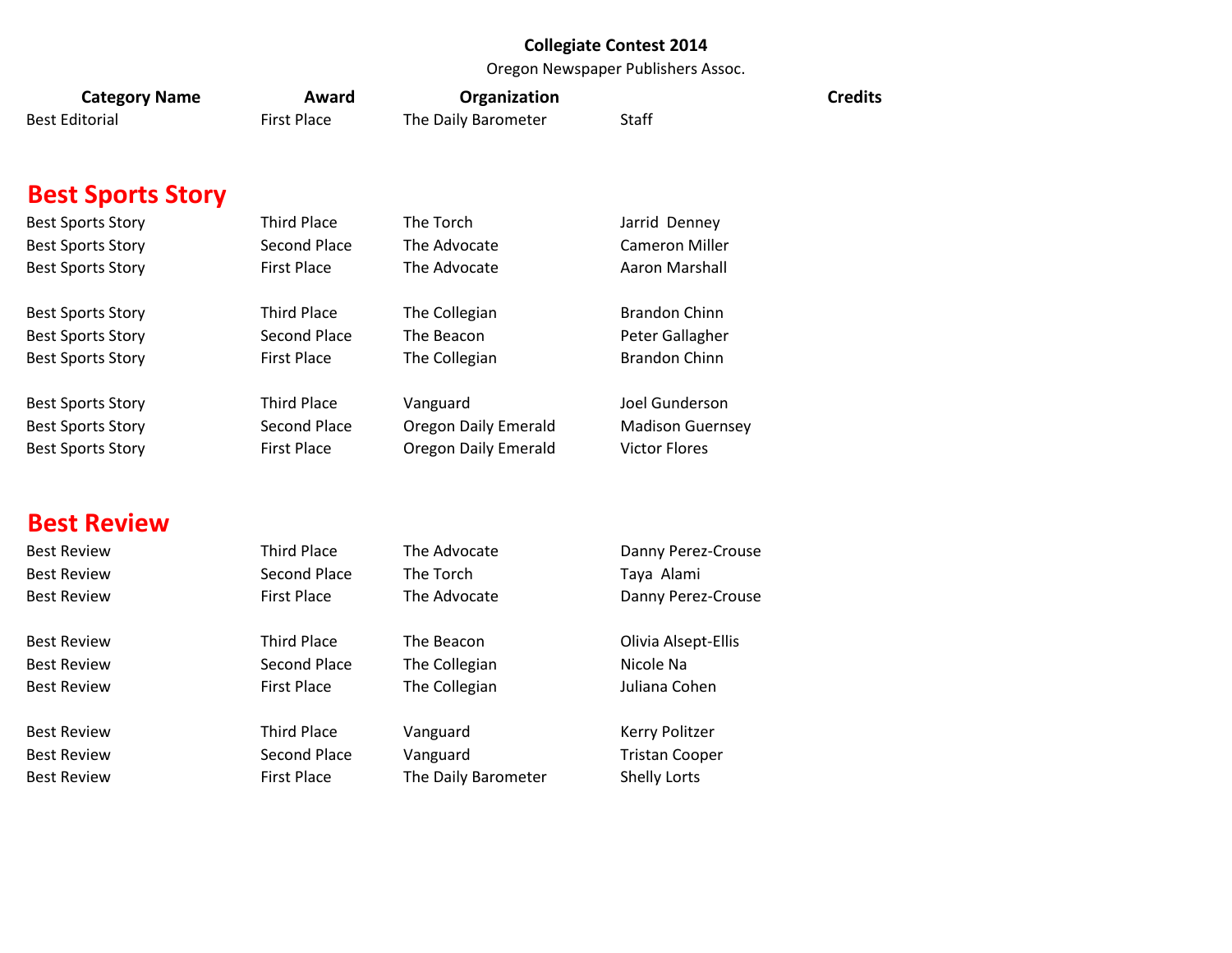Oregon Newspaper Publishers Assoc.

| <b>Category Name</b>  | Award              | Organization                |                      | <b>Credits</b> |
|-----------------------|--------------------|-----------------------------|----------------------|----------------|
| <b>Best Columnist</b> |                    |                             |                      |                |
| <b>Best Columnist</b> | <b>Third Place</b> | The Mainstream              | Alex Ivey            |                |
| <b>Best Columnist</b> | Second Place       | The Advocate                | Rebecca Gaulke       |                |
| <b>Best Columnist</b> | <b>First Place</b> | The Advocate                | Danny Perez-Crouse   |                |
| <b>Best Columnist</b> | <b>Third Place</b> | The Collegian               | Alison Ezard         |                |
| <b>Best Columnist</b> | Second Place       | The Beacon                  | Kate Stringer        |                |
| <b>Best Columnist</b> | <b>First Place</b> | The Collegian               | Holly Petersen       |                |
| <b>Best Columnist</b> | <b>Third Place</b> | <b>Oregon Daily Emerald</b> | Andrea Harvey        |                |
| <b>Best Columnist</b> | Second Place       | Vanguard                    | Janieve Schnabel     |                |
| <b>Best Columnist</b> | <b>First Place</b> | Vanguard                    | <b>Breana Harris</b> |                |
|                       |                    |                             |                      |                |

# **Best Spot News Photo**

| Best Spot News Photo                         | Second Place                       | The Torch                                          | <b>Brett Stanley</b>            |
|----------------------------------------------|------------------------------------|----------------------------------------------------|---------------------------------|
| <b>Best Spot News Photo</b>                  | <b>First Place</b>                 | The Clackamas Print                                | <b>Brad Heineke</b>             |
| Best Spot News Photo                         | <b>First Place</b>                 | The Beacon                                         | David Diloreto                  |
| Best Spot News Photo<br>Best Spot News Photo | Second Place<br><b>First Place</b> | The Daily Barometer<br><b>Oregon Daily Emerald</b> | Megan Campbell<br>Taylor Wilder |

# **Best Sports Photo**

Best Sports Photo **Third Place** The Torch **The Torch** Eugene Johnson Best Sports Photo Second Place The Advocate Carole Riggs Best Sports Photo **First Place** The Torch **First Place** The Torch **Eugene Johnson** 

Best Sports Photo Third Place The Beacon David Diloreto Best Sports Photo Second Place The Linfield Review Spencer Beck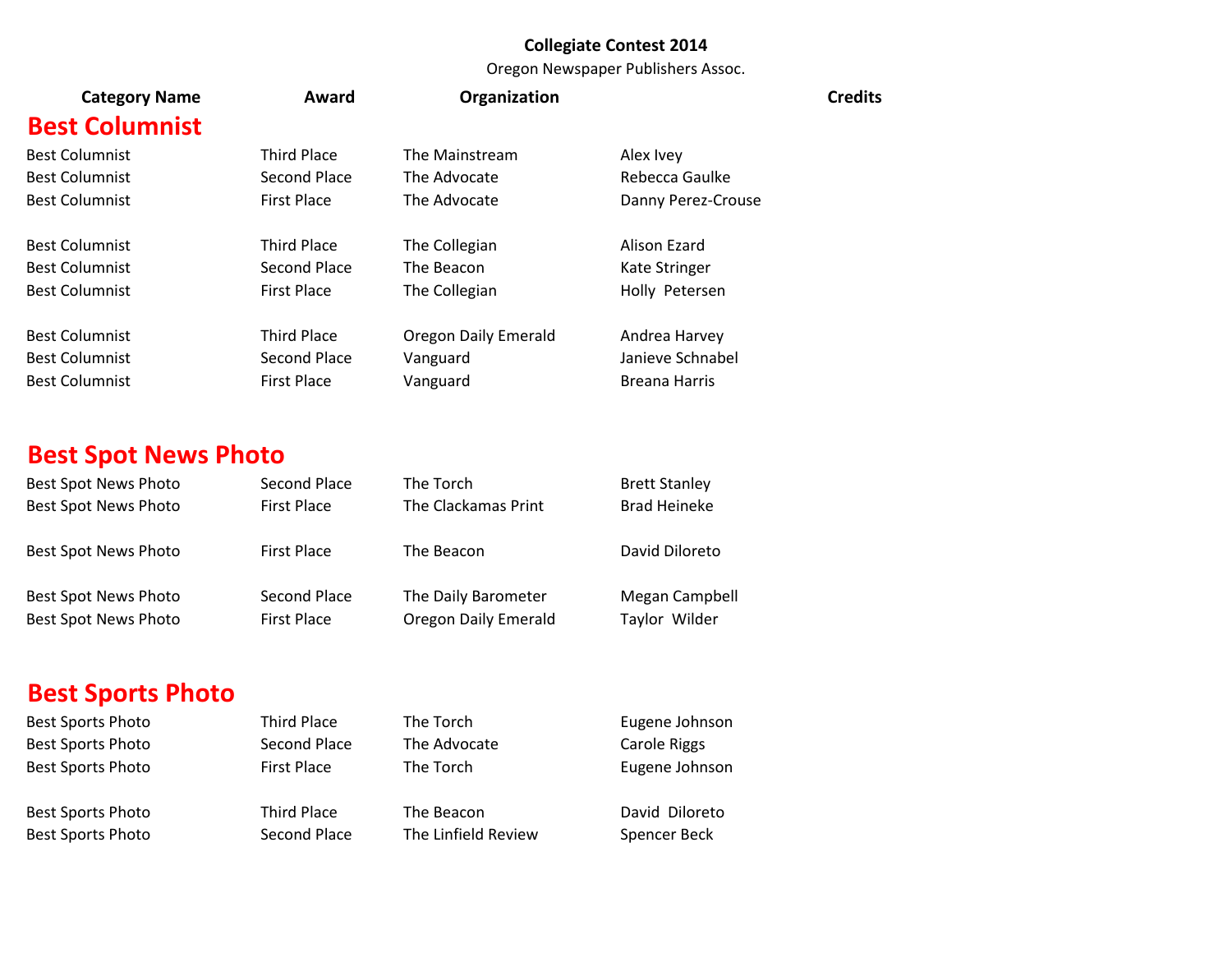Oregon Newspaper Publishers Assoc.

| <b>Category Name</b>      | Award               | Organization                | <b>Credits</b>               |  |
|---------------------------|---------------------|-----------------------------|------------------------------|--|
| <b>Best Sports Photo</b>  | <b>First Place</b>  | The Linfield Review         | Tyson Takeuchi               |  |
| <b>Best Sports Photo</b>  | <b>Third Place</b>  | The Daily Barometer         | Warner Strausbaugh           |  |
| <b>Best Sports Photo</b>  | Second Place        | <b>Oregon Daily Emerald</b> | Michael Shaw                 |  |
| <b>Best Sports Photo</b>  | <b>First Place</b>  | The Daily Barometer         | Neil Abrew                   |  |
|                           |                     |                             |                              |  |
|                           |                     |                             |                              |  |
| <b>Best Feature Photo</b> |                     |                             |                              |  |
| <b>Best Feature Photo</b> | <b>Third Place</b>  | The Torch                   | Eugene Johnson               |  |
| <b>Best Feature Photo</b> | Second Place        | The Clackamas Print         | Andrew Koczian               |  |
| <b>Best Feature Photo</b> | <b>First Place</b>  | The Torch                   | Eugene Johnson               |  |
|                           |                     |                             |                              |  |
| <b>Best Feature Photo</b> | <b>Third Place</b>  | The Beacon                  | <b>Becca Tabor</b>           |  |
| <b>Best Feature Photo</b> | <b>Second Place</b> | The Collegian               | Paloma Hennessy              |  |
| <b>Best Feature Photo</b> | <b>First Place</b>  | The Beacon                  | Jackie Jeffers               |  |
| <b>Best Feature Photo</b> | <b>Third Place</b>  | Vanguard                    | <b>Brittney Muir</b>         |  |
| <b>Best Feature Photo</b> | <b>Second Place</b> | The Daily Barometer         | Dacotah-Victoria Splichalova |  |
| <b>Best Feature Photo</b> | <b>First Place</b>  | <b>Oregon Daily Emerald</b> | Taylor Wilder                |  |
|                           |                     |                             |                              |  |
|                           |                     |                             |                              |  |
| <b>Best Photography</b>   |                     |                             |                              |  |

Best Photography **Second Place** The Torch Matt Edwards Best Photography **First Place** The Commuter **The Commuter** Dale Hummel

Best Photography **Third Place** The Beacon David Diloreto Best Photography **Second Place** The Linfield Review Tyson Takeuchi Best Photography **First Place** The Beacon Becca Tabor

Best Photography **Third Place** The Commuter The The The The The Thou

Best Photography **Third Place** Oregon Daily Emerald Andrew Seng Best Photography **Second Place** Oregon Daily Emerald Ryan Kang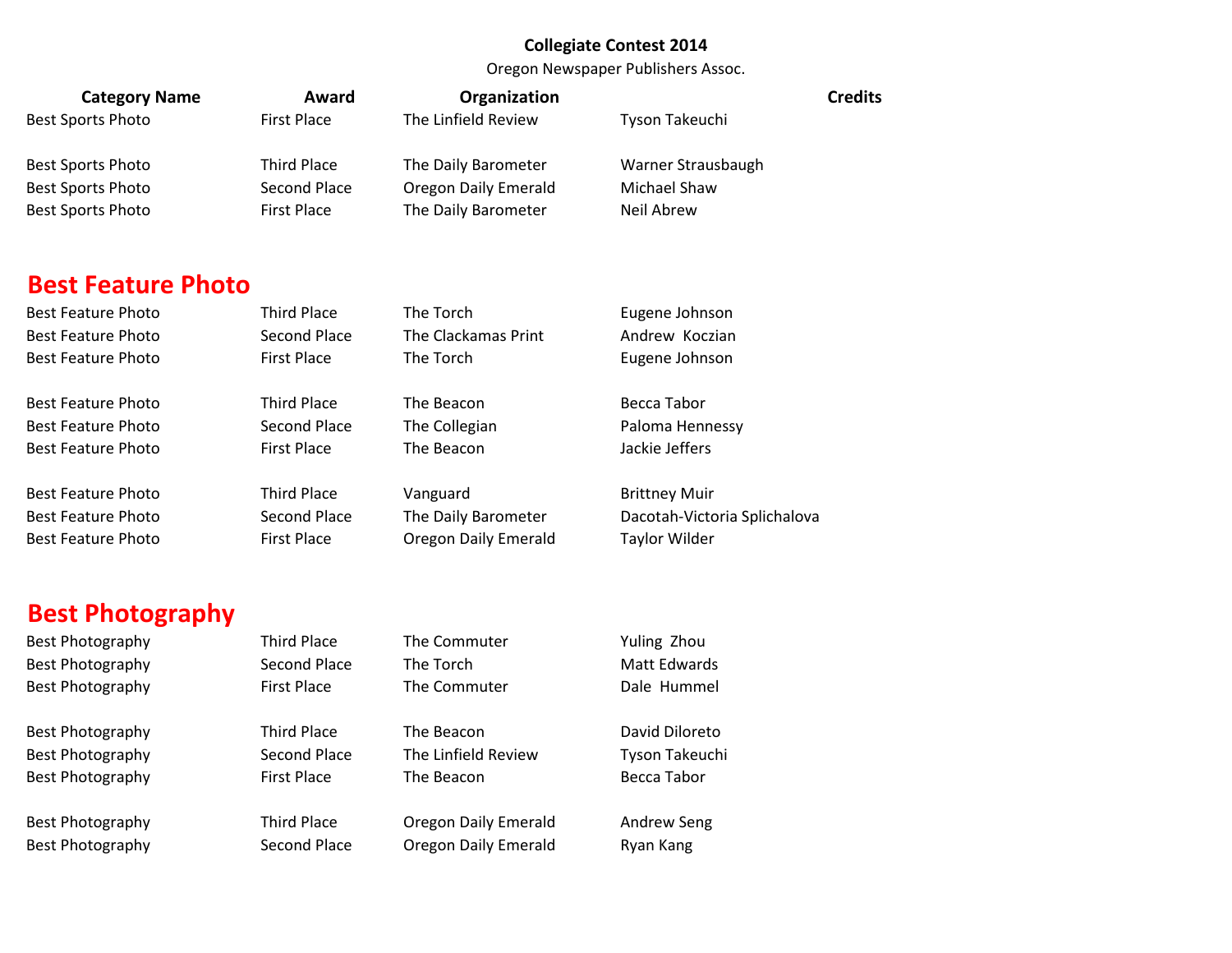Oregon Newspaper Publishers Assoc.

| <b>Category Name</b>   | Award               | Organization         | <b>Credits</b>                                              |
|------------------------|---------------------|----------------------|-------------------------------------------------------------|
| Best Photography       | <b>First Place</b>  | The Daily Barometer  | Jackie Seus                                                 |
| <b>Best Design</b>     |                     |                      |                                                             |
| <b>Best Design</b>     | <b>Third Place</b>  | The Beacon           | Shellie Adams, Emily Strocher, Sarah Hansell, Kate Stringer |
| <b>Best Design</b>     | <b>Second Place</b> | The Advocate         | staff                                                       |
| <b>Best Design</b>     | <b>First Place</b>  | The Torch            | Byron Hughey, Westly Fry                                    |
| <b>Best Design</b>     | <b>Third Place</b>  | Vanguard             | <b>Staff</b>                                                |
| <b>Best Design</b>     | <b>Second Place</b> | The Daily Barometer  | Staff                                                       |
| <b>Best Design</b>     | <b>First Place</b>  | Oregon Daily Emerald | Jake Crump, Lisa Donato                                     |
| <b>Best Graphic</b>    |                     |                      |                                                             |
| <b>Best Graphic</b>    | <b>Third Place</b>  | The Clackamas Print  | Anna Axelson                                                |
| <b>Best Graphic</b>    | <b>Second Place</b> | The Advocate         | <b>Heather Golan</b>                                        |
| <b>Best Graphic</b>    | <b>First Place</b>  | The Commuter         | staff                                                       |
| <b>Best Graphic</b>    | <b>Third Place</b>  | The Collegian        | Lance Rossi                                                 |
| <b>Best Graphic</b>    | <b>Second Place</b> | The Beacon           | Emily Strocher, Lydia Laythe                                |
| <b>Best Graphic</b>    | <b>First Place</b>  | The Beacon           | Shellie Adams, Nastacia Voisin                              |
| <b>Best Graphic</b>    | <b>Third Place</b>  | Vanguard             | Rachael Bentz                                               |
| <b>Best Graphic</b>    | <b>Second Place</b> | The Daily Barometer  | Alyssa Johnson                                              |
| <b>Best Graphic</b>    | <b>First Place</b>  | Vanguard             | Staff                                                       |
| <b>Best Cartooning</b> |                     |                      |                                                             |
| <b>Best Cartooning</b> | <b>Third Place</b>  | The Commuter         | Jake Vaughan, Cameron Reed                                  |
| <b>Best Cartooning</b> | <b>Second Place</b> | The Advocate         | <b>Heather Golan</b>                                        |

Best Cartooning **First Place** The Torch **Kassidy Zuniga**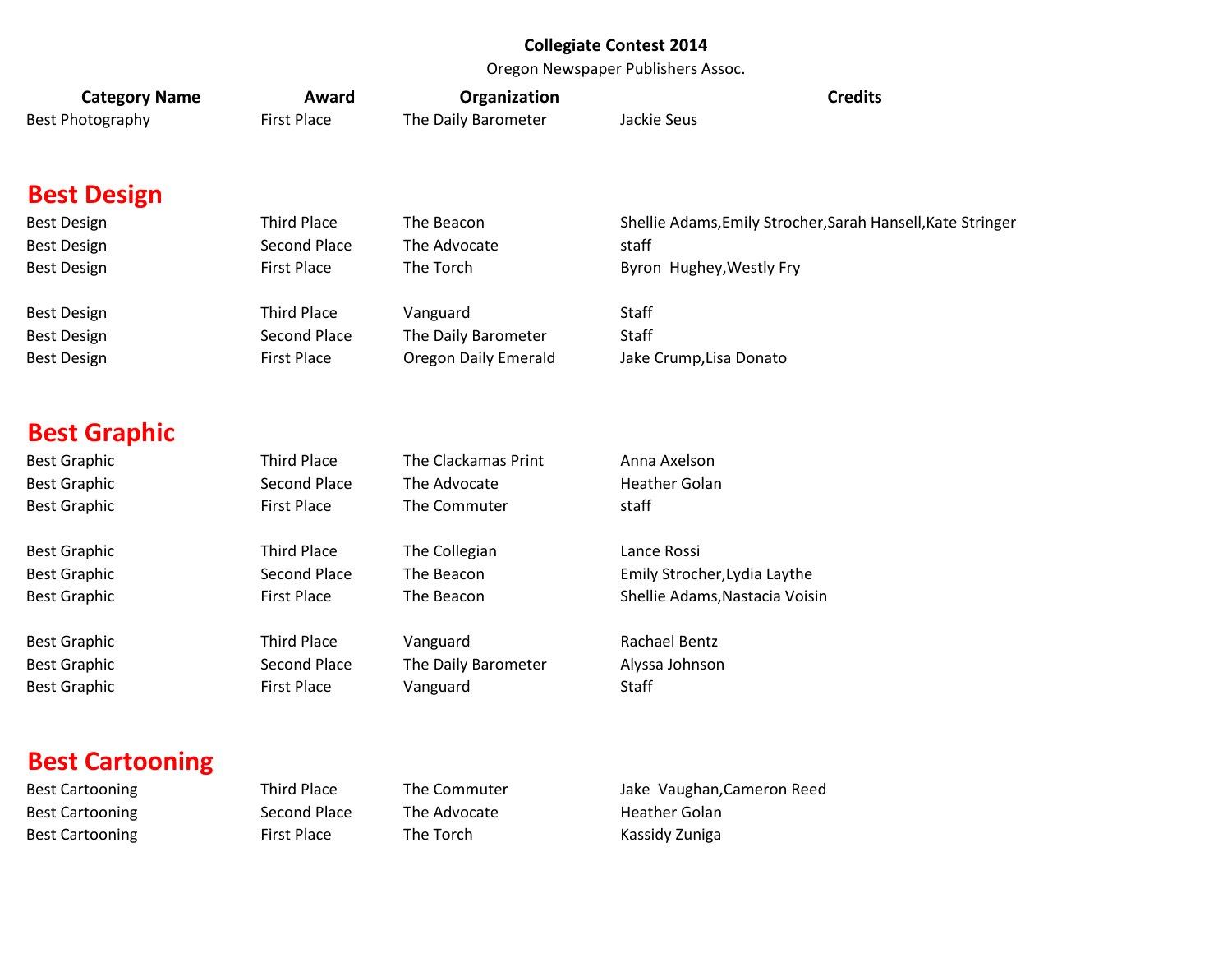Oregon Newspaper Publishers Assoc.

|  |                        |                     | Oregon Newspaper Publishers Assoc. |                                           |
|--|------------------------|---------------------|------------------------------------|-------------------------------------------|
|  | <b>Category Name</b>   | Award               | Organization                       | <b>Credits</b>                            |
|  | <b>Best Cartooning</b> | <b>Third Place</b>  | The Beacon                         | Ann Truong                                |
|  | <b>Best Cartooning</b> | Second Place        | The Beacon                         | Ann Truong                                |
|  | <b>Best Cartooning</b> | <b>First Place</b>  | The Collegian                      | <b>Emily Safford</b>                      |
|  | <b>Best Cartooning</b> | Second Place        | <b>Oregon Daily Emerald</b>        | Kenneth Osborn                            |
|  | <b>Best Cartooning</b> | <b>First Place</b>  | The Daily Barometer                | Ryan Mason                                |
|  |                        |                     |                                    |                                           |
|  | <b>Best House Ad</b>   |                     |                                    |                                           |
|  | <b>Best House Ad</b>   | <b>Third Place</b>  | The Torch                          | Staff                                     |
|  | <b>Best House Ad</b>   | <b>Second Place</b> | The Clackamas Print                | Staff                                     |
|  | <b>Best House Ad</b>   | <b>First Place</b>  | The Commuter                       | Natalia Bueno, Nick Lawrence              |
|  | <b>Best House Ad</b>   | <b>Third Place</b>  | The Linfield Review                |                                           |
|  | <b>Best House Ad</b>   | <b>Second Place</b> | The Collegian                      | Colleen Smyth                             |
|  | <b>Best House Ad</b>   | <b>First Place</b>  | The Beacon                         | <b>Emily Strocher</b>                     |
|  |                        |                     |                                    |                                           |
|  | <b>Best Web Site</b>   |                     |                                    |                                           |
|  | <b>Best Web Site</b>   | <b>Third Place</b>  | The Commuter                       | Staff                                     |
|  | <b>Best Web Site</b>   | <b>Second Place</b> | The Torch                          | Tenaya Smith                              |
|  | <b>Best Web Site</b>   | <b>First Place</b>  | The Advocate                       | staff                                     |
|  | <b>Best Web Site</b>   | <b>Third Place</b>  | The Linfield Review                | <b>Troy Thomas</b>                        |
|  | <b>Best Web Site</b>   | <b>Second Place</b> | The Siskiyou                       | Staff                                     |
|  | Best Web Site          | <b>First Place</b>  | The Beacon                         | Kelsey Thomas, John Liedtke, Beacon Staff |
|  |                        |                     |                                    |                                           |

Best Web Site **Third Place** The Daily Barometer Staff Best Web Site Second Place Dregon Daily Emerald Staff Best Web Site **First Place** Vanguard Claudette Raynor